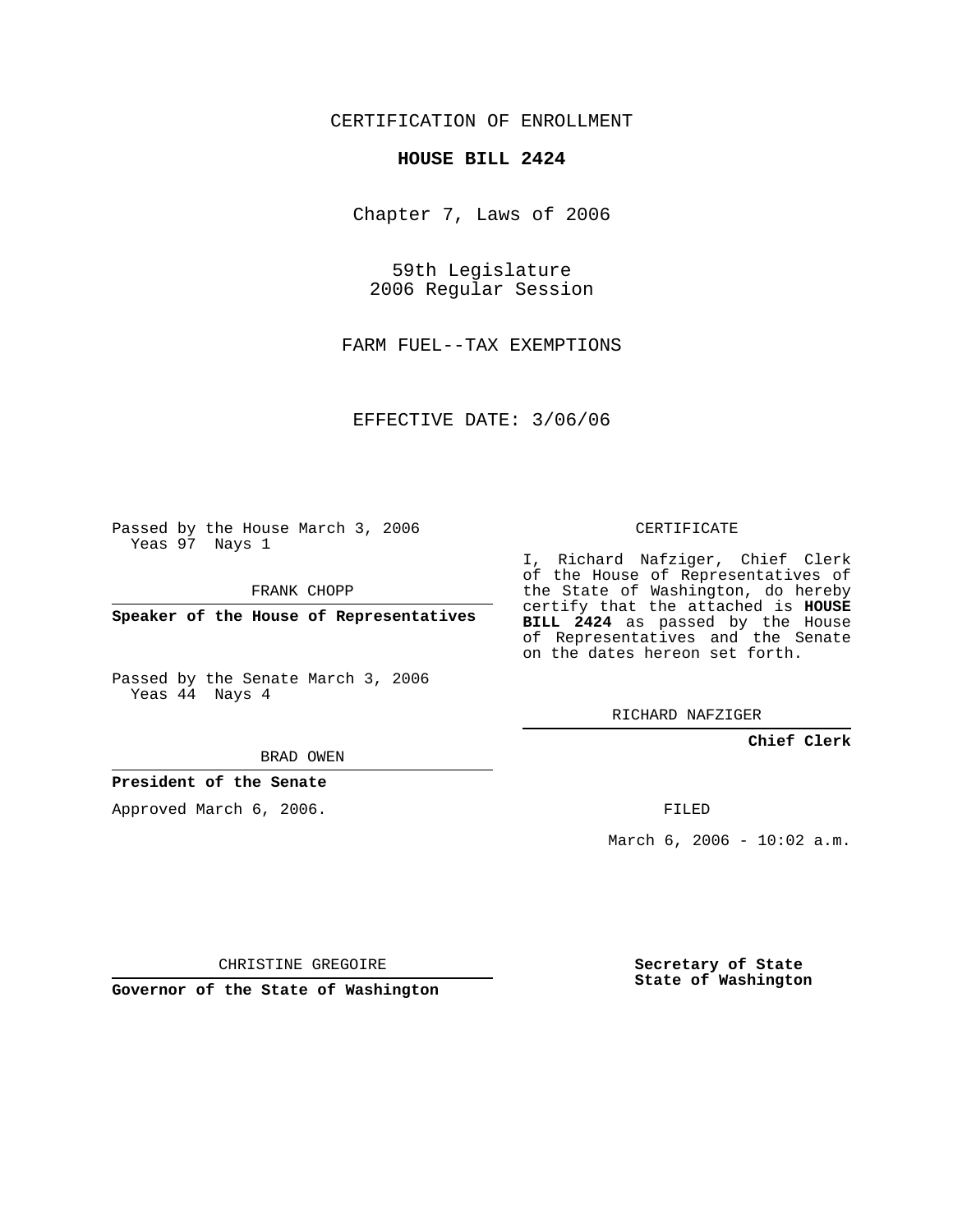# **HOUSE BILL 2424** \_\_\_\_\_\_\_\_\_\_\_\_\_\_\_\_\_\_\_\_\_\_\_\_\_\_\_\_\_\_\_\_\_\_\_\_\_\_\_\_\_\_\_\_\_

\_\_\_\_\_\_\_\_\_\_\_\_\_\_\_\_\_\_\_\_\_\_\_\_\_\_\_\_\_\_\_\_\_\_\_\_\_\_\_\_\_\_\_\_\_

#### AS AMENDED BY THE SENATE

Passed Legislature - 2006 Regular Session

# **State of Washington 59th Legislature 2006 Regular Session**

**By** Representatives Grant, Kessler, Williams, Morrell, Condotta, Clibborn, Linville, Cox, Hunt, Buck, Conway, Haigh, Sump, P. Sullivan, Walsh, Springer, Buri, Haler, Newhouse, Ericksen, Morris,<br>Ericks, Kretz, Strow, B. Sullivan, Dunn, Upthegrove, Ormsby, Ericks, Kretz, Strow, B. Sullivan, Dunn, Upthegrove, Ormsby, McDermott, Holmquist and Takko

Prefiled 1/3/2006. Read first time 01/09/2006. Referred to Committee on Finance.

1 AN ACT Relating to excise tax exemptions for users of farm fuel; 2 adding a new section to chapter 82.08 RCW; adding a new section to 3 chapter 82.12 RCW; and declaring an emergency.

4 BE IT ENACTED BY THE LEGISLATURE OF THE STATE OF WASHINGTON:

 5 NEW SECTION. **Sec. 1.** A new section is added to chapter 82.08 RCW 6 to read as follows:

 (1) The tax levied by RCW 82.08.020 does not apply to sales of diesel fuel, or aircraft fuel as defined in RCW 82.42.010(5), to a farm fuel user for nonhighway use. This exemption is available only if the buyer provides the seller with an exemption certificate in a form and manner prescribed by the department. Fuel used for space or water heating for human habitation is not exempt under this section.

13 (2) The definitions in RCW 82.04.213 and this subsection apply to 14 this section.

15 (a) "Diesel fuel" is defined as provided in 26 U.S.C. 4083, as 16 amended or renumbered as of January 1, 2006.

17 (b) "Farm fuel user" means: (i) A farmer; or (ii) a person who 18 provides horticultural services for farmers, such as soil preparation 19 services, crop cultivation services, and crop harvesting services.